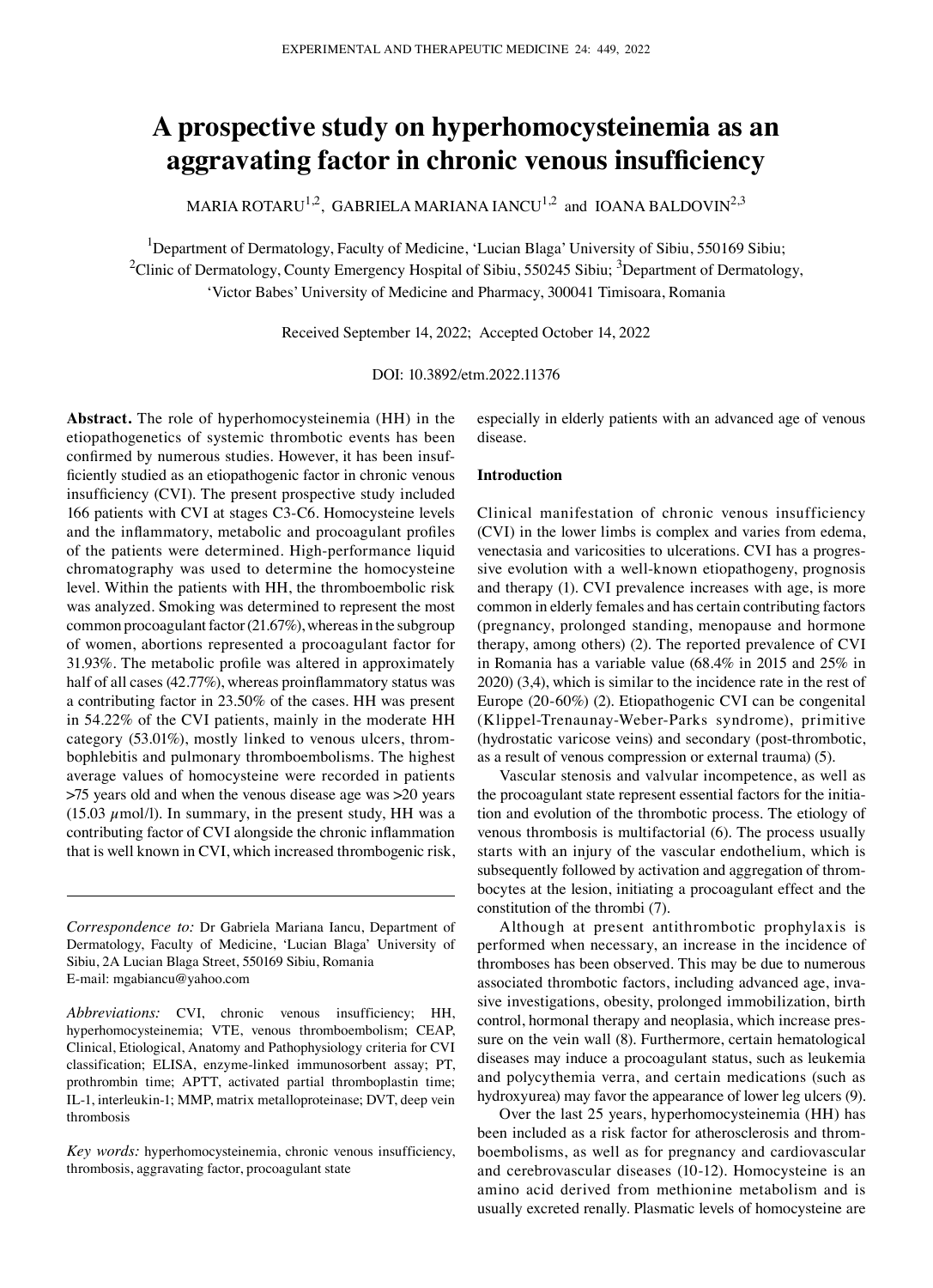normally  $\langle 12 \mu \text{mol}/l$ . Increased levels can occur in congenital HH as a result of genetic deficiencies in cystathionine β synthase or methylenetetrahydrofolate reductase, enzymes which are responsible for the metabolism of homocysteine. In the acquired form, higher homocysteine levels can be a result of folate, vitamin B12 and vitamin B6 deficiencies, senescence, hypothyroidism, connective tissue diseases, nephropathies, neoplasia and drug intake (13,14).

Taking into account that venous thromboembolism (VTE) can appear during CVI and that the etiopathogenic implication of HH in the thrombotic process is recognized, the present prospective study investigated 166 patients with CVI and determined their homocysteine levels, observing their association with factors involved in CVI and VTE aggravation. The main aim of the present study was to determine the association between homocysteine plasmatic levels and the risk of VTE, in the presence or absence of anticoagulant treatments and venous ulcers in patients with CVI. The thrombogenic factors, which are more often linked to HH, including pregnancy, family and personal history of thrombosis, smoking and certain drug treatments, were also investigated. Furthermore, the link between the metabolic, inflammatory and procoagulant status of patients with HH and CVI was explored.

#### **Materials and methods**

*Patients.* Over a period of one year (June 2011 to May 2012), 166 patients with a mean age of 61.59 years (range, 29‑89 years) with CVI who were admitted to the Clinic of Dermatology, County Emergency Hospital of Sibiu (Sibiu, Romania), were enrolled in the present study. Patients under the age of 18 were excluded, as well as patients with chronic venous disease stages, Clinical-Etiological-Anatomical-Pathophysiological classifications (CEAP) C0‑C2 (C0, no clinical signs but with symptoms; C1, with telangiectasias; and C2, with varicose veins) (15). The experimental protocol was approved by the Ethics Committee of the County Emergency Hospital of Sibiu. All patients provided signed informed consent before participating in the present study.

The following information was collected for all patients: Demographic data, general associated pathology, personal and family history of thrombosis, procoagulant factors and any previous or current anticoagulant therapies. For every patient, the inflammatory, metabolic and procoagulant statuses [activated partial thromboplastin time (APTT) and prothrombin time (PT)] were analyzed, as well as the levels of homocysteine at the time of admission.

*High‑performance liquid chromatography (HPLC).*  Homocysteine levels were determined using HPLC and a Homocysteine in Serum/Plasma HPLC kit (cat. no. 45000; Chromsystems Diagnostics). HPLC was carried out with a Homocysteine in Serum/Plasma kit (cat. no. 45000; Chromsystems Diagnostics) and column (cat. no. 39100, Chromsystems Diagnostics). Patient blood samples were drawn following fasting and the plasma obtained was centrifuged at ambient temperature for 30 min at 10,000 x g 4,000 rpm and then stored at 2-4 $\textdegree$ C. A 100- $\mu$ l sample volume was analyzed, and the flow rate was 1.5 ml/min. Levels over 12  $\mu$ mol/l were considered to represent increased levels of homocysteine.

*Statistical analysis*. Data were analyzed using SPSS software (version 23.0; IBM Corp.). The nominal variables are expressed as numbers and percentages and the quantitative data as mean  $\pm$  SD. A Shapiro-Wilk test was applied to evaluate the normal distribution. An ANOVA was used to compare the means of quantitative data with Gaussian distribution. For non‑Gaussian distributed data, the Kruskal‑Wallis test was used. As appropriate, associations between two categorical variables were analyzed with Pearson's  $\chi^2$  test or Fisher's exact test. P<0.05 was considered to indicate a statistically significant difference.

#### **Results**

*Demographic profile.* The predominant demographic profile of the CVI patients taking part in the study was women (58.43%) of urban origin (55.42%), from the age group 46‑75 years  $(73.49\%; P=0.001)$ .

*Clinical forms of CVI.* Approximately one-half of the patients were stage CEAP C6 of CVI with active ulcers (42.17%; P=0.118). Almost one‑quarter of the cases (22.29%) presented with thrombophlebitis at the time of diagnosis (associated with venous ulcer, 16.07%; without ulcer, 6.22%). In less than one-half of the cases (42.77%) the disease was older than 3 years.

Post-thrombotic syndrome was present in 24.09% of patients (superficial thrombophlebitis, 12.04%; profound thrombophlebitis, 10.25%; and pulmonary thromboembolis, 1.80%) and family antecedent of thrombosis in 8.43% of cases.

*Procoagulant factors.* Procoagulant factors identified in the study group were smoking (21.67%), surgical interventions (16.27%) and prolonged immobilization (3.61%). For the female subgroup, abortions (31.93%) and hormonal treatments (5.42%) were also identified as procoagulant factors.

*Blood coagulation, metabolic and inflammatory profiles.* The blood coagulation profile demonstrated low values of PT in 1.20% of cases and APTT in  $5.42\%$  of the cases. In approximately one‑half of the cases the metabolic profile was altered, with hyperglycemia (22.89%; P=0.176), hypercholesterolemia (42.77%; P=0.876), hypertriglyceridemia (28.92%; P=0.752) and hyperlipidemia (14.46%; P=0.05) (Table I) being present. Less than one‑quarter of the patients with CVI presented a proinflammatory profile, with increased inflammation marker levels (erythrocyte sedimentation rate, 23.50%; C‑reactive protein, 16.27%; and fibrinogen, 13.86%).

*Homocysteine levels.* In 54.22% of cases (90 patients), increased plasmatic levels of homocysteine were identified. In patients with HH, the average homocysteine level was  $17.33\pm5.75$   $\mu$ mol/l. Moderate forms of HH, with values of 12-20  $\mu$ mol/l (42.77%) and 20-30  $\mu$ mol/l (10.24%) and intermediary forms, with values over 30  $\mu$ mol/l but lower than  $100 \mu$ mol/l $(1.20\%)$  (Fig. 1) were mainly identified. Comparative analysis between average homocysteine levels in patients with CVI and anticoagulant therapy  $(17.31\pm4.89 \ \mu \text{mol/l})$  compared with patients without anticoagulant therapy displayed no significant differences.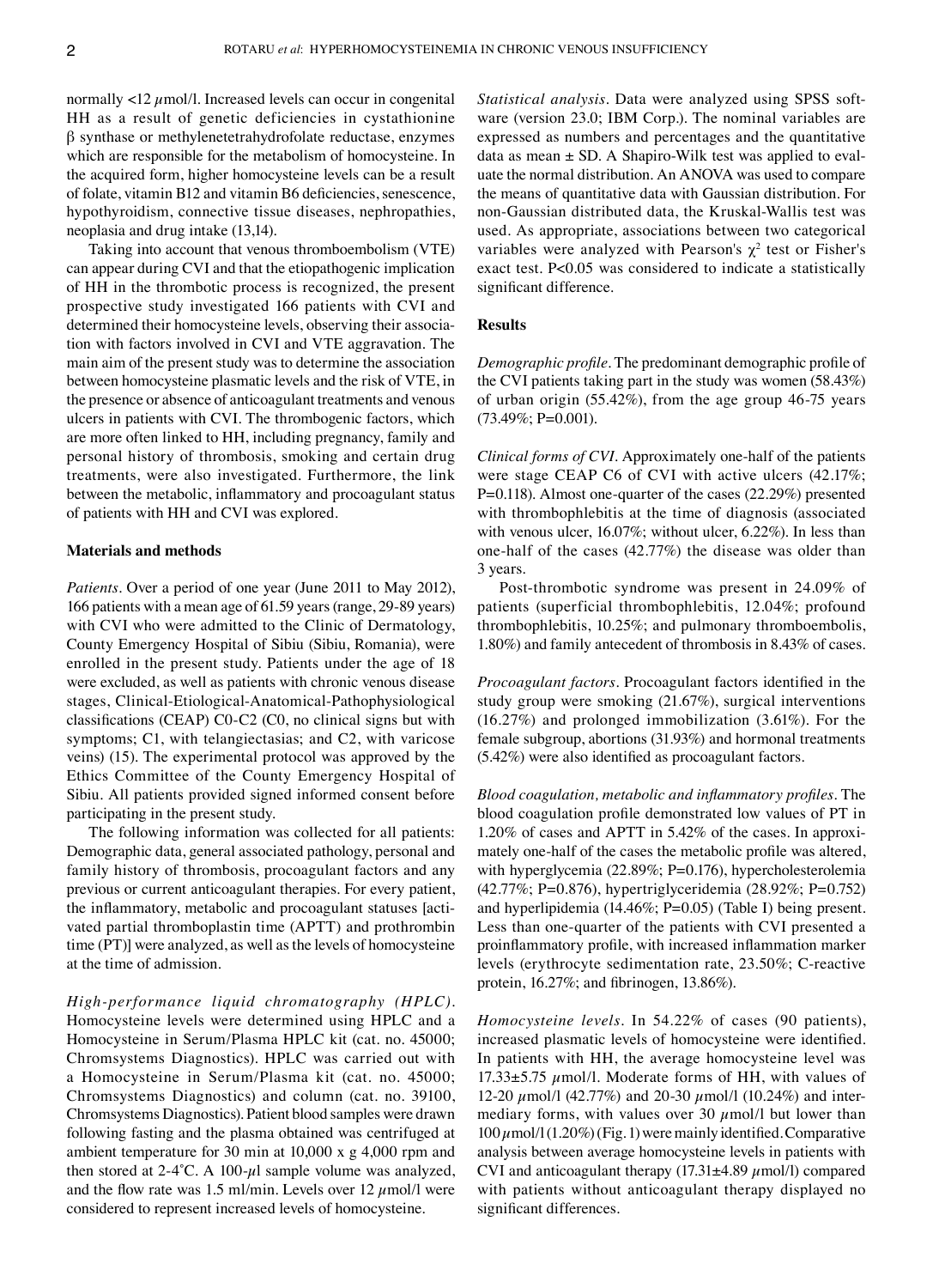Table I. Associations between homocysteine levels and the different parameters assessed in the study.

| Normal,<br>Total, patients<br>Elevated,<br>P-value<br>Parameter<br>$n(\%)$<br>$n(\%)$<br>$n(\%)$<br>90 (54.22)<br>76 (45.78)<br>166 (100)<br>Frequency<br>0.412<br>Sex<br>Male<br>40 (44.44)<br>29 (38.16)<br>69 (41.57)<br>97 (58.43)<br>Female<br>50 (55.56)<br>47 (61.84)<br>Origin<br>0.088<br>Urban<br>45 (50.00)<br>48 (63.16)<br>92 (55.42)<br>45 (50.00)<br>28 (36.84)<br>74 (44.58)<br>Rural<br>0.001<br>Age, years<br>$\leq45$<br>8(8.88)<br>12 (15.79)<br>20 (12.05)<br>$46 - 60$<br>24 (26.67)<br>39 (51.32)<br>63 (37.95)<br>61-75<br>42 (46.67)<br>19 (25.00)<br>61 (36.75)<br>$>75$<br>16 (17.78)<br>6(7.89)<br>22 (13.25)<br>0.118<br>CVI clinical stages<br>CEAP C3-5<br>47 (52.22)<br>49 (64.47)<br>96 (57.83)<br>CEAP C6<br>43 (47.78)<br>27 (35.53)<br>70 (42.17)<br>0.217<br>CVI age, years<br>$\leq$ 1<br>26 (28.89)<br>15 (19.74)<br>41 (24.70)<br>$1-3$<br>31 (34.44)<br>23 (30.26)<br>54 (32.53)<br>$3-10$<br>22 (24.44)<br>28 (36.84)<br>50 (30.12)<br>$10 - 20$<br>9(10.00)<br>10(13.16)<br>19 (11.45)<br>$>20$<br>2(2.23)<br>0(0.00)<br>2(1.20)<br>Personal thrombosis history<br>0.260<br>Superficial thrombophlebitis<br>10(11.11)<br>10(13.16)<br>20 (12.04)<br>Profound thrombophlebitis<br>10(11.11)<br>7(9.21)<br>17(10.25)<br>Pulmonary thromboembolism<br>3(3.33)<br>0(0.00)<br>3(1.80)<br>Family antecedent of thrombosis<br>4(2.41)<br>10(6.02)<br>14 (8.43)<br>Procoagulant factors<br>Study group<br>15(16.67)<br>21 (27.63)<br>36(21.67)<br>0.088<br>Smoking<br>Surgical interventions<br>14 (15.56)<br>13(17.11)<br>27 (16.27)<br>0.788<br>6(3.61)<br>Prolonged immobilization<br>3(3.33)<br>3(3.95)<br>0.833<br>Female study group<br>Abortions, n<br>0.218<br>16(17.77)<br>14 (18.42)<br>30 (18.07)<br>$\mathbf{1}$<br>$\overline{c}$<br>1(1.11)<br>7(9.21)<br>8(4.82)<br>3<br>3(3.33)<br>4(5.26)<br>7(4.22)<br>$\overline{4}$<br>3(3.33)<br>5(6.58)<br>8(4.82)<br>6(6.66)<br>3(3.95)<br>9(5.42)<br>0.697<br>Hormone treatment<br>Blood coagulation profile<br>Low PT<br>0(0.00)<br>2(2.63)<br>2(1.20)<br>0.189<br>Low APTT<br>4(4.44)<br>5(6.58)<br>9(5.42)<br>0.752<br>Inflammatory profile<br><b>Elevated CRP</b><br>12(13.33)<br>15(19.74)<br>27 (16.27)<br>0.790<br>16(17.77)<br>39 (23.50)<br><b>Elevated ESR</b><br>23 (30.26)<br>0.820<br>Elevated fibrinogen<br>10(11.11)<br>13 (17.11)<br>23 (13.86)<br>0.898<br>Metabolic profile<br>High cholesterol<br>71 (42.77)<br>0.876<br>38 (42.22)<br>33 (43.42) |  | Homocysteine level |  |
|-----------------------------------------------------------------------------------------------------------------------------------------------------------------------------------------------------------------------------------------------------------------------------------------------------------------------------------------------------------------------------------------------------------------------------------------------------------------------------------------------------------------------------------------------------------------------------------------------------------------------------------------------------------------------------------------------------------------------------------------------------------------------------------------------------------------------------------------------------------------------------------------------------------------------------------------------------------------------------------------------------------------------------------------------------------------------------------------------------------------------------------------------------------------------------------------------------------------------------------------------------------------------------------------------------------------------------------------------------------------------------------------------------------------------------------------------------------------------------------------------------------------------------------------------------------------------------------------------------------------------------------------------------------------------------------------------------------------------------------------------------------------------------------------------------------------------------------------------------------------------------------------------------------------------------------------------------------------------------------------------------------------------------------------------------------------------------------------------------------------------------------------------------------------------------------------------------------------------------------------------------------------------------------------------------------------------------------------------------------------------------------------------------------------------------------------------------------------|--|--------------------|--|
|                                                                                                                                                                                                                                                                                                                                                                                                                                                                                                                                                                                                                                                                                                                                                                                                                                                                                                                                                                                                                                                                                                                                                                                                                                                                                                                                                                                                                                                                                                                                                                                                                                                                                                                                                                                                                                                                                                                                                                                                                                                                                                                                                                                                                                                                                                                                                                                                                                                                 |  |                    |  |
|                                                                                                                                                                                                                                                                                                                                                                                                                                                                                                                                                                                                                                                                                                                                                                                                                                                                                                                                                                                                                                                                                                                                                                                                                                                                                                                                                                                                                                                                                                                                                                                                                                                                                                                                                                                                                                                                                                                                                                                                                                                                                                                                                                                                                                                                                                                                                                                                                                                                 |  |                    |  |
|                                                                                                                                                                                                                                                                                                                                                                                                                                                                                                                                                                                                                                                                                                                                                                                                                                                                                                                                                                                                                                                                                                                                                                                                                                                                                                                                                                                                                                                                                                                                                                                                                                                                                                                                                                                                                                                                                                                                                                                                                                                                                                                                                                                                                                                                                                                                                                                                                                                                 |  |                    |  |
|                                                                                                                                                                                                                                                                                                                                                                                                                                                                                                                                                                                                                                                                                                                                                                                                                                                                                                                                                                                                                                                                                                                                                                                                                                                                                                                                                                                                                                                                                                                                                                                                                                                                                                                                                                                                                                                                                                                                                                                                                                                                                                                                                                                                                                                                                                                                                                                                                                                                 |  |                    |  |
|                                                                                                                                                                                                                                                                                                                                                                                                                                                                                                                                                                                                                                                                                                                                                                                                                                                                                                                                                                                                                                                                                                                                                                                                                                                                                                                                                                                                                                                                                                                                                                                                                                                                                                                                                                                                                                                                                                                                                                                                                                                                                                                                                                                                                                                                                                                                                                                                                                                                 |  |                    |  |
|                                                                                                                                                                                                                                                                                                                                                                                                                                                                                                                                                                                                                                                                                                                                                                                                                                                                                                                                                                                                                                                                                                                                                                                                                                                                                                                                                                                                                                                                                                                                                                                                                                                                                                                                                                                                                                                                                                                                                                                                                                                                                                                                                                                                                                                                                                                                                                                                                                                                 |  |                    |  |
|                                                                                                                                                                                                                                                                                                                                                                                                                                                                                                                                                                                                                                                                                                                                                                                                                                                                                                                                                                                                                                                                                                                                                                                                                                                                                                                                                                                                                                                                                                                                                                                                                                                                                                                                                                                                                                                                                                                                                                                                                                                                                                                                                                                                                                                                                                                                                                                                                                                                 |  |                    |  |
|                                                                                                                                                                                                                                                                                                                                                                                                                                                                                                                                                                                                                                                                                                                                                                                                                                                                                                                                                                                                                                                                                                                                                                                                                                                                                                                                                                                                                                                                                                                                                                                                                                                                                                                                                                                                                                                                                                                                                                                                                                                                                                                                                                                                                                                                                                                                                                                                                                                                 |  |                    |  |
|                                                                                                                                                                                                                                                                                                                                                                                                                                                                                                                                                                                                                                                                                                                                                                                                                                                                                                                                                                                                                                                                                                                                                                                                                                                                                                                                                                                                                                                                                                                                                                                                                                                                                                                                                                                                                                                                                                                                                                                                                                                                                                                                                                                                                                                                                                                                                                                                                                                                 |  |                    |  |
|                                                                                                                                                                                                                                                                                                                                                                                                                                                                                                                                                                                                                                                                                                                                                                                                                                                                                                                                                                                                                                                                                                                                                                                                                                                                                                                                                                                                                                                                                                                                                                                                                                                                                                                                                                                                                                                                                                                                                                                                                                                                                                                                                                                                                                                                                                                                                                                                                                                                 |  |                    |  |
|                                                                                                                                                                                                                                                                                                                                                                                                                                                                                                                                                                                                                                                                                                                                                                                                                                                                                                                                                                                                                                                                                                                                                                                                                                                                                                                                                                                                                                                                                                                                                                                                                                                                                                                                                                                                                                                                                                                                                                                                                                                                                                                                                                                                                                                                                                                                                                                                                                                                 |  |                    |  |
|                                                                                                                                                                                                                                                                                                                                                                                                                                                                                                                                                                                                                                                                                                                                                                                                                                                                                                                                                                                                                                                                                                                                                                                                                                                                                                                                                                                                                                                                                                                                                                                                                                                                                                                                                                                                                                                                                                                                                                                                                                                                                                                                                                                                                                                                                                                                                                                                                                                                 |  |                    |  |
|                                                                                                                                                                                                                                                                                                                                                                                                                                                                                                                                                                                                                                                                                                                                                                                                                                                                                                                                                                                                                                                                                                                                                                                                                                                                                                                                                                                                                                                                                                                                                                                                                                                                                                                                                                                                                                                                                                                                                                                                                                                                                                                                                                                                                                                                                                                                                                                                                                                                 |  |                    |  |
|                                                                                                                                                                                                                                                                                                                                                                                                                                                                                                                                                                                                                                                                                                                                                                                                                                                                                                                                                                                                                                                                                                                                                                                                                                                                                                                                                                                                                                                                                                                                                                                                                                                                                                                                                                                                                                                                                                                                                                                                                                                                                                                                                                                                                                                                                                                                                                                                                                                                 |  |                    |  |
|                                                                                                                                                                                                                                                                                                                                                                                                                                                                                                                                                                                                                                                                                                                                                                                                                                                                                                                                                                                                                                                                                                                                                                                                                                                                                                                                                                                                                                                                                                                                                                                                                                                                                                                                                                                                                                                                                                                                                                                                                                                                                                                                                                                                                                                                                                                                                                                                                                                                 |  |                    |  |
|                                                                                                                                                                                                                                                                                                                                                                                                                                                                                                                                                                                                                                                                                                                                                                                                                                                                                                                                                                                                                                                                                                                                                                                                                                                                                                                                                                                                                                                                                                                                                                                                                                                                                                                                                                                                                                                                                                                                                                                                                                                                                                                                                                                                                                                                                                                                                                                                                                                                 |  |                    |  |
|                                                                                                                                                                                                                                                                                                                                                                                                                                                                                                                                                                                                                                                                                                                                                                                                                                                                                                                                                                                                                                                                                                                                                                                                                                                                                                                                                                                                                                                                                                                                                                                                                                                                                                                                                                                                                                                                                                                                                                                                                                                                                                                                                                                                                                                                                                                                                                                                                                                                 |  |                    |  |
|                                                                                                                                                                                                                                                                                                                                                                                                                                                                                                                                                                                                                                                                                                                                                                                                                                                                                                                                                                                                                                                                                                                                                                                                                                                                                                                                                                                                                                                                                                                                                                                                                                                                                                                                                                                                                                                                                                                                                                                                                                                                                                                                                                                                                                                                                                                                                                                                                                                                 |  |                    |  |
|                                                                                                                                                                                                                                                                                                                                                                                                                                                                                                                                                                                                                                                                                                                                                                                                                                                                                                                                                                                                                                                                                                                                                                                                                                                                                                                                                                                                                                                                                                                                                                                                                                                                                                                                                                                                                                                                                                                                                                                                                                                                                                                                                                                                                                                                                                                                                                                                                                                                 |  |                    |  |
|                                                                                                                                                                                                                                                                                                                                                                                                                                                                                                                                                                                                                                                                                                                                                                                                                                                                                                                                                                                                                                                                                                                                                                                                                                                                                                                                                                                                                                                                                                                                                                                                                                                                                                                                                                                                                                                                                                                                                                                                                                                                                                                                                                                                                                                                                                                                                                                                                                                                 |  |                    |  |
|                                                                                                                                                                                                                                                                                                                                                                                                                                                                                                                                                                                                                                                                                                                                                                                                                                                                                                                                                                                                                                                                                                                                                                                                                                                                                                                                                                                                                                                                                                                                                                                                                                                                                                                                                                                                                                                                                                                                                                                                                                                                                                                                                                                                                                                                                                                                                                                                                                                                 |  |                    |  |
|                                                                                                                                                                                                                                                                                                                                                                                                                                                                                                                                                                                                                                                                                                                                                                                                                                                                                                                                                                                                                                                                                                                                                                                                                                                                                                                                                                                                                                                                                                                                                                                                                                                                                                                                                                                                                                                                                                                                                                                                                                                                                                                                                                                                                                                                                                                                                                                                                                                                 |  |                    |  |
|                                                                                                                                                                                                                                                                                                                                                                                                                                                                                                                                                                                                                                                                                                                                                                                                                                                                                                                                                                                                                                                                                                                                                                                                                                                                                                                                                                                                                                                                                                                                                                                                                                                                                                                                                                                                                                                                                                                                                                                                                                                                                                                                                                                                                                                                                                                                                                                                                                                                 |  |                    |  |
|                                                                                                                                                                                                                                                                                                                                                                                                                                                                                                                                                                                                                                                                                                                                                                                                                                                                                                                                                                                                                                                                                                                                                                                                                                                                                                                                                                                                                                                                                                                                                                                                                                                                                                                                                                                                                                                                                                                                                                                                                                                                                                                                                                                                                                                                                                                                                                                                                                                                 |  |                    |  |
|                                                                                                                                                                                                                                                                                                                                                                                                                                                                                                                                                                                                                                                                                                                                                                                                                                                                                                                                                                                                                                                                                                                                                                                                                                                                                                                                                                                                                                                                                                                                                                                                                                                                                                                                                                                                                                                                                                                                                                                                                                                                                                                                                                                                                                                                                                                                                                                                                                                                 |  |                    |  |
|                                                                                                                                                                                                                                                                                                                                                                                                                                                                                                                                                                                                                                                                                                                                                                                                                                                                                                                                                                                                                                                                                                                                                                                                                                                                                                                                                                                                                                                                                                                                                                                                                                                                                                                                                                                                                                                                                                                                                                                                                                                                                                                                                                                                                                                                                                                                                                                                                                                                 |  |                    |  |
|                                                                                                                                                                                                                                                                                                                                                                                                                                                                                                                                                                                                                                                                                                                                                                                                                                                                                                                                                                                                                                                                                                                                                                                                                                                                                                                                                                                                                                                                                                                                                                                                                                                                                                                                                                                                                                                                                                                                                                                                                                                                                                                                                                                                                                                                                                                                                                                                                                                                 |  |                    |  |
|                                                                                                                                                                                                                                                                                                                                                                                                                                                                                                                                                                                                                                                                                                                                                                                                                                                                                                                                                                                                                                                                                                                                                                                                                                                                                                                                                                                                                                                                                                                                                                                                                                                                                                                                                                                                                                                                                                                                                                                                                                                                                                                                                                                                                                                                                                                                                                                                                                                                 |  |                    |  |
|                                                                                                                                                                                                                                                                                                                                                                                                                                                                                                                                                                                                                                                                                                                                                                                                                                                                                                                                                                                                                                                                                                                                                                                                                                                                                                                                                                                                                                                                                                                                                                                                                                                                                                                                                                                                                                                                                                                                                                                                                                                                                                                                                                                                                                                                                                                                                                                                                                                                 |  |                    |  |
|                                                                                                                                                                                                                                                                                                                                                                                                                                                                                                                                                                                                                                                                                                                                                                                                                                                                                                                                                                                                                                                                                                                                                                                                                                                                                                                                                                                                                                                                                                                                                                                                                                                                                                                                                                                                                                                                                                                                                                                                                                                                                                                                                                                                                                                                                                                                                                                                                                                                 |  |                    |  |
|                                                                                                                                                                                                                                                                                                                                                                                                                                                                                                                                                                                                                                                                                                                                                                                                                                                                                                                                                                                                                                                                                                                                                                                                                                                                                                                                                                                                                                                                                                                                                                                                                                                                                                                                                                                                                                                                                                                                                                                                                                                                                                                                                                                                                                                                                                                                                                                                                                                                 |  |                    |  |
|                                                                                                                                                                                                                                                                                                                                                                                                                                                                                                                                                                                                                                                                                                                                                                                                                                                                                                                                                                                                                                                                                                                                                                                                                                                                                                                                                                                                                                                                                                                                                                                                                                                                                                                                                                                                                                                                                                                                                                                                                                                                                                                                                                                                                                                                                                                                                                                                                                                                 |  |                    |  |
|                                                                                                                                                                                                                                                                                                                                                                                                                                                                                                                                                                                                                                                                                                                                                                                                                                                                                                                                                                                                                                                                                                                                                                                                                                                                                                                                                                                                                                                                                                                                                                                                                                                                                                                                                                                                                                                                                                                                                                                                                                                                                                                                                                                                                                                                                                                                                                                                                                                                 |  |                    |  |
|                                                                                                                                                                                                                                                                                                                                                                                                                                                                                                                                                                                                                                                                                                                                                                                                                                                                                                                                                                                                                                                                                                                                                                                                                                                                                                                                                                                                                                                                                                                                                                                                                                                                                                                                                                                                                                                                                                                                                                                                                                                                                                                                                                                                                                                                                                                                                                                                                                                                 |  |                    |  |
|                                                                                                                                                                                                                                                                                                                                                                                                                                                                                                                                                                                                                                                                                                                                                                                                                                                                                                                                                                                                                                                                                                                                                                                                                                                                                                                                                                                                                                                                                                                                                                                                                                                                                                                                                                                                                                                                                                                                                                                                                                                                                                                                                                                                                                                                                                                                                                                                                                                                 |  |                    |  |
|                                                                                                                                                                                                                                                                                                                                                                                                                                                                                                                                                                                                                                                                                                                                                                                                                                                                                                                                                                                                                                                                                                                                                                                                                                                                                                                                                                                                                                                                                                                                                                                                                                                                                                                                                                                                                                                                                                                                                                                                                                                                                                                                                                                                                                                                                                                                                                                                                                                                 |  |                    |  |
|                                                                                                                                                                                                                                                                                                                                                                                                                                                                                                                                                                                                                                                                                                                                                                                                                                                                                                                                                                                                                                                                                                                                                                                                                                                                                                                                                                                                                                                                                                                                                                                                                                                                                                                                                                                                                                                                                                                                                                                                                                                                                                                                                                                                                                                                                                                                                                                                                                                                 |  |                    |  |
|                                                                                                                                                                                                                                                                                                                                                                                                                                                                                                                                                                                                                                                                                                                                                                                                                                                                                                                                                                                                                                                                                                                                                                                                                                                                                                                                                                                                                                                                                                                                                                                                                                                                                                                                                                                                                                                                                                                                                                                                                                                                                                                                                                                                                                                                                                                                                                                                                                                                 |  |                    |  |
|                                                                                                                                                                                                                                                                                                                                                                                                                                                                                                                                                                                                                                                                                                                                                                                                                                                                                                                                                                                                                                                                                                                                                                                                                                                                                                                                                                                                                                                                                                                                                                                                                                                                                                                                                                                                                                                                                                                                                                                                                                                                                                                                                                                                                                                                                                                                                                                                                                                                 |  |                    |  |
|                                                                                                                                                                                                                                                                                                                                                                                                                                                                                                                                                                                                                                                                                                                                                                                                                                                                                                                                                                                                                                                                                                                                                                                                                                                                                                                                                                                                                                                                                                                                                                                                                                                                                                                                                                                                                                                                                                                                                                                                                                                                                                                                                                                                                                                                                                                                                                                                                                                                 |  |                    |  |
|                                                                                                                                                                                                                                                                                                                                                                                                                                                                                                                                                                                                                                                                                                                                                                                                                                                                                                                                                                                                                                                                                                                                                                                                                                                                                                                                                                                                                                                                                                                                                                                                                                                                                                                                                                                                                                                                                                                                                                                                                                                                                                                                                                                                                                                                                                                                                                                                                                                                 |  |                    |  |
|                                                                                                                                                                                                                                                                                                                                                                                                                                                                                                                                                                                                                                                                                                                                                                                                                                                                                                                                                                                                                                                                                                                                                                                                                                                                                                                                                                                                                                                                                                                                                                                                                                                                                                                                                                                                                                                                                                                                                                                                                                                                                                                                                                                                                                                                                                                                                                                                                                                                 |  |                    |  |
|                                                                                                                                                                                                                                                                                                                                                                                                                                                                                                                                                                                                                                                                                                                                                                                                                                                                                                                                                                                                                                                                                                                                                                                                                                                                                                                                                                                                                                                                                                                                                                                                                                                                                                                                                                                                                                                                                                                                                                                                                                                                                                                                                                                                                                                                                                                                                                                                                                                                 |  |                    |  |
|                                                                                                                                                                                                                                                                                                                                                                                                                                                                                                                                                                                                                                                                                                                                                                                                                                                                                                                                                                                                                                                                                                                                                                                                                                                                                                                                                                                                                                                                                                                                                                                                                                                                                                                                                                                                                                                                                                                                                                                                                                                                                                                                                                                                                                                                                                                                                                                                                                                                 |  |                    |  |
|                                                                                                                                                                                                                                                                                                                                                                                                                                                                                                                                                                                                                                                                                                                                                                                                                                                                                                                                                                                                                                                                                                                                                                                                                                                                                                                                                                                                                                                                                                                                                                                                                                                                                                                                                                                                                                                                                                                                                                                                                                                                                                                                                                                                                                                                                                                                                                                                                                                                 |  |                    |  |
|                                                                                                                                                                                                                                                                                                                                                                                                                                                                                                                                                                                                                                                                                                                                                                                                                                                                                                                                                                                                                                                                                                                                                                                                                                                                                                                                                                                                                                                                                                                                                                                                                                                                                                                                                                                                                                                                                                                                                                                                                                                                                                                                                                                                                                                                                                                                                                                                                                                                 |  |                    |  |
|                                                                                                                                                                                                                                                                                                                                                                                                                                                                                                                                                                                                                                                                                                                                                                                                                                                                                                                                                                                                                                                                                                                                                                                                                                                                                                                                                                                                                                                                                                                                                                                                                                                                                                                                                                                                                                                                                                                                                                                                                                                                                                                                                                                                                                                                                                                                                                                                                                                                 |  |                    |  |
|                                                                                                                                                                                                                                                                                                                                                                                                                                                                                                                                                                                                                                                                                                                                                                                                                                                                                                                                                                                                                                                                                                                                                                                                                                                                                                                                                                                                                                                                                                                                                                                                                                                                                                                                                                                                                                                                                                                                                                                                                                                                                                                                                                                                                                                                                                                                                                                                                                                                 |  |                    |  |
|                                                                                                                                                                                                                                                                                                                                                                                                                                                                                                                                                                                                                                                                                                                                                                                                                                                                                                                                                                                                                                                                                                                                                                                                                                                                                                                                                                                                                                                                                                                                                                                                                                                                                                                                                                                                                                                                                                                                                                                                                                                                                                                                                                                                                                                                                                                                                                                                                                                                 |  |                    |  |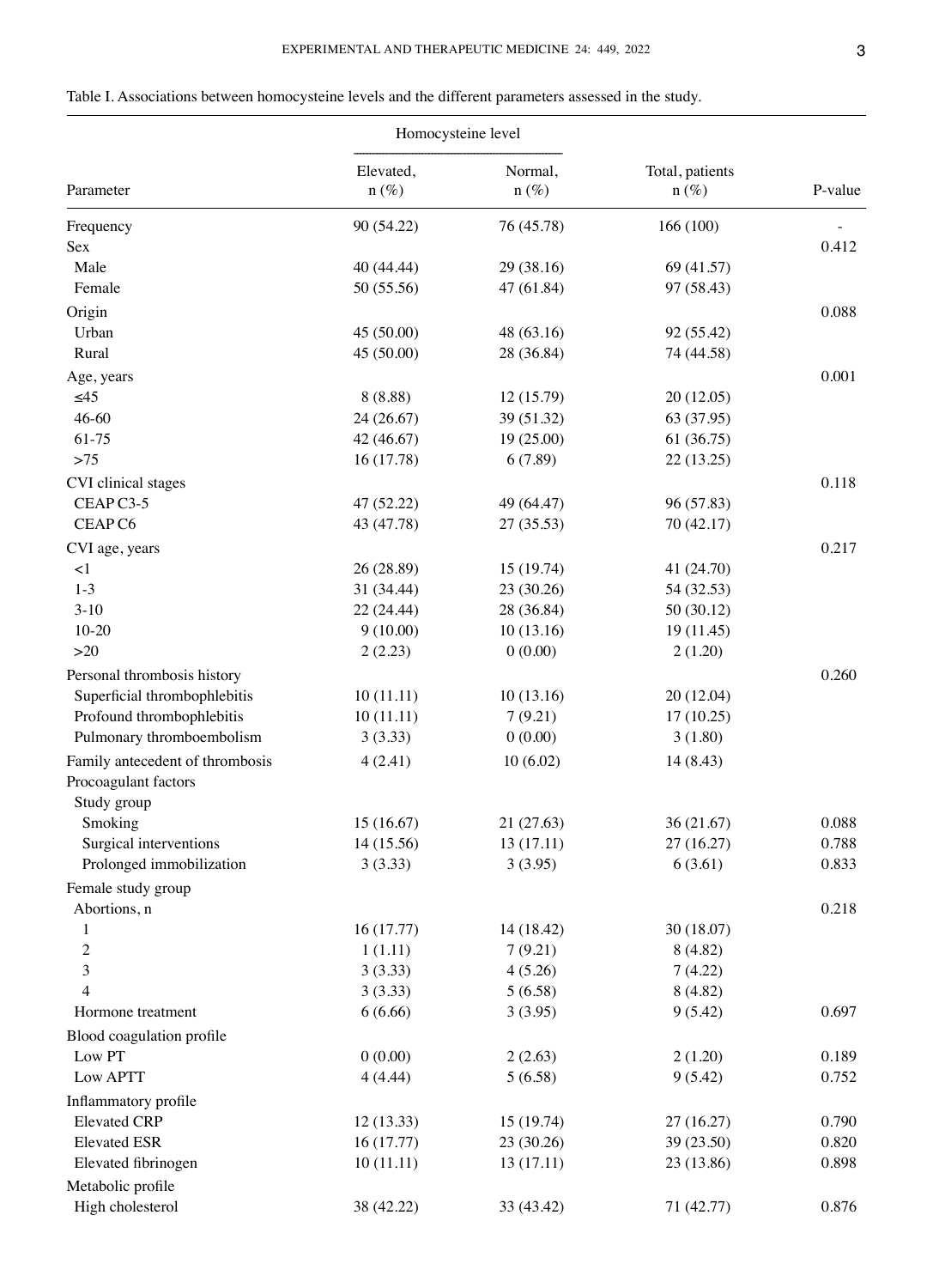# Table I. Continued.

| Parameter                         | Homocysteine level      |                        |                            |                |
|-----------------------------------|-------------------------|------------------------|----------------------------|----------------|
|                                   | Elevated,<br>$n(\%)$    | Normal,<br>$n (\%)$    | Total, patients<br>$n(\%)$ | P-value        |
| High triglycerides<br>High lipids | 24 (26.67)<br>15(16.67) | 24 (31.58)<br>9(11.84) | 48 (28.92)<br>24 (14.46)   | 0.752<br>0.050 |

CVI, chronic venous insufficiency; CEAP, Clinical, Etiological, Anatomy and Pathophysiology criteria for CVI classification; PT, prothrombin time; APTT, activated partial thromboplastin time; CRP, C-reactive protein; ESR, erythrocyte sedimentation rate.



Figure 1. Plasmatic homocysteine levels (using HPLC) in the study group showing that 54.21% of the cases had increased values. HPLC, high-performance liquid chromatography.

Homocysteine levels were linked to a CVI diagnosis with ulcers (15.24 $\pm$ 7.02  $\mu$ mol/l) and a CVI diagnosis with ulcers and thrombophlebitis  $(14.13\pm4.08 \mu \text{mol/l})$ , compared with 13.12 $\pm$ 5.81  $\mu$ mol/l for patients with CVI CEAP C3-5 (P=0.138) (Table II). Homocysteine levels were also linked to pulmonary thromboembolism  $(15.33\pm4.07 \mu mol/l)$  and deep vein thrombosis (DVT;  $14.08 \pm 5.97 \ \mu$ mol/l) (P=0.819) (Table II). The average homocysteine levels presented the highest levels for patients  $>75$  years of age (15.03  $\mu$ mol/l) and the age group 61-75 years (14.53  $\mu$ mol/l).

The age of CVI was linked to HH ( $P=0.217$ ). Average homocysteine levels varied between  $11.44\pm3.23 \mu$  mol/l in patients with a CVI disease age of <1 year and  $15.03\pm6.49 \ \mu$ mol/l in patients with CVI  $>20$  years (P=0.148) (Table II). The differential analysis of homocysteine on subgroups of patients presenting with CVI without anticoagulant therapies, compared with patients with anticoagulant therapies, demonstrated that for a disease age  $\leq 10$  years, 56.40% compared with 35.70% of the cases presented with normal homocysteine levels, and for a disease age of >30 years, 87.50% of the cases compared with 71.40% of cases presented with increased homocysteine levels (P=0.050). The average homocysteine levels in patients with obesity compared with patients of normal weight was similar  $(13.77\pm4.07 \mu$ mol/l vs.  $13.33\pm7.19 \mu$ mol/l; P=0.931) (Table II).

For patients with HH, no statistically significant associations were demonstrated between homocysteine levels and the inflammatory, metabolic and blood coagulation profiles, as

well as certain thrombogenic factors, including prolonged immobilization, recent surgical interventions and hormone therapies (Table I). Among the procoagulant factors, smoking was statistically linked to HH in patients with CVI without anticoagulant therapy  $(P=0.088)$  compared with patients with CVI with chronic anticoagulant therapy.

## **Discussion**

In CVI of the lower limbs, an increase in the intraluminal pressure determines alterations in endothelial structures with secondary cutaneous lesions. The dysfunction of the endothelium results in endothelial adhesion molecule expression, producing a chemotactic effect for leukocytes. The activated leukocytes release cytokines, including transforming growth factor‑β, vascular endothelial growth factor, interleukin‑1 (IL-1), tumor necrosis factor  $\alpha$  and proteinases, which consequently initiate and maintain the inflammatory signaling cascade resulting in a procoagulant and proatherosclerotic state (16). The procoagulant state is a key etio-pathogenic factor of VTE and indirectly of venous and post-thrombotic ulcers. The interaction between chronic inflammation and thrombosis serves an essential role in post‑thrombotic chronic ulceration (16). Matrix metalloproteinases (MMPs), whose activity is stimulated by chronic inflammation, serve an important role in the occurrence of ulcers(17,18). Excess MMP results in changes in fibroblast function alongside dermal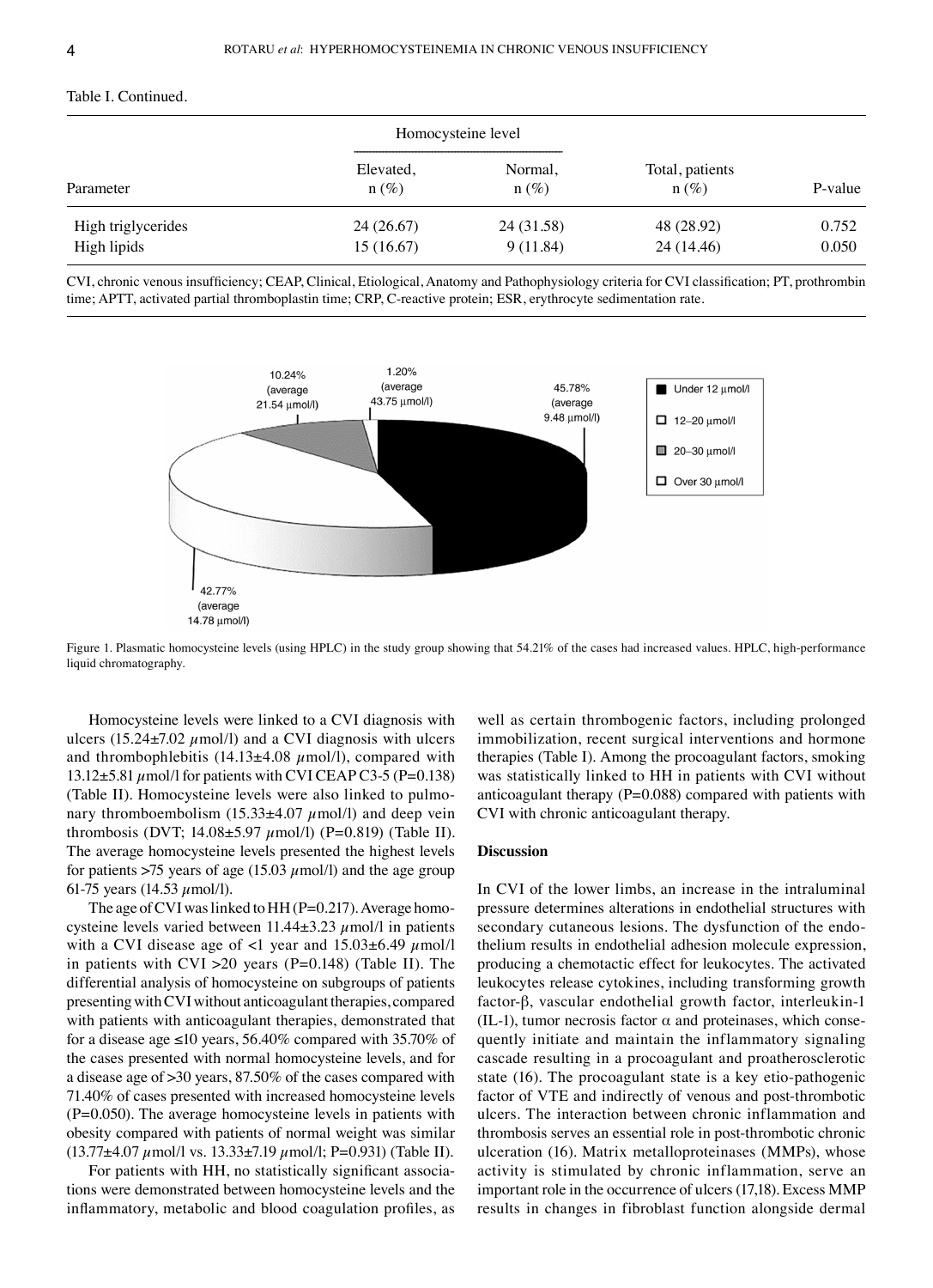| Parameter                           | Homocysteine         |         |                       |         |
|-------------------------------------|----------------------|---------|-----------------------|---------|
|                                     | Total<br>patients, n | Mean    | Standard<br>deviation | P-value |
| Diagnosis                           |                      |         |                       |         |
| CVI with ulcer and thrombophlebitis | 26                   | 14.1319 | 4.0896                | 0.138   |
| CVI with thrombophlebitis           | 11                   | 11.4745 | 4.2995                |         |
| CVI with ulcer                      | 44                   | 15.2450 | 7.0275                |         |
| CVI without ulcer                   | 85                   | 13.1275 | 5.8134                |         |
| Total                               | 166                  | 13.7366 | 5.9071                |         |
| Disease age, years                  |                      |         |                       |         |
| <1                                  | 4                    | 11.4450 | 3.2300                | 0.148   |
| $1 - 3$                             | 17                   | 12.4618 | 4.1013                |         |
| $3-10$                              | 50                   | 12.4368 | 4.7084                |         |
| $10 - 20$                           | 54                   | 14.5261 | 6.7933                |         |
| $>20$                               | 41                   | 15.0339 | 6.4982                |         |
| Total                               | 166                  | 13.7366 | 5.9071                |         |
| Obesity                             |                      |         |                       |         |
| Without                             | 37                   | 13.3373 | 7.1972                | 0.931   |
| With                                | 129                  | 13.7792 | 4.0765                |         |
| Total                               | 166                  | 13.7366 | 5.9071                |         |
| Personal thrombosis history         |                      |         |                       |         |
| Superficial thrombophlebitis        | 20                   | 12.6835 | 2.8670                | 0.819   |
| Profound thrombophlebitis           | 17                   | 14.0847 | 5.9785                |         |
| Pulmonary thromboembolism           | 3                    | 15.3333 | 4.0723                |         |
| Without                             | 126                  | 13.8187 | 6.3014                |         |
| Total                               | 166                  | 13.7366 | 5.9071                |         |
| CVI, chronic venous insufficiency.  |                      |         |                       |         |

Table II. Mean  $\pm$  SD homocysteine levels in the study group, associated with the diagnosis of CVI, disease age, personal thrombosis history and obesity.

fibrosis, proliferation of dermal capillaries and deterioration of extracellular matrix and glycocalyx (19).

Deficiencies in anticoagulant factors (such as anti-thrombin 3, S protein, C protein, factor V) or mutations of certain antithrombotic genes (such as prothrombin gene G20210A), activated C protein resistance and HH, can induce a congenital procoagulant state. Numerous diseases have also previously been determined to induce acquired hypercoagulant states, including neoplasia, cardiovascular diseases, cerebrovascular diseases, venous and hepatic insufficiency, diabetes mellitus, dyslipidemia, connective tissue diseases and HH, as well as tobacco smoking, prolonged immobilization and the long use of oral contraceptives.

As a factor with procoagulant value, HH can occur via congenital deficiencies, including cystathionine β synthase deficiency, methylenetetrahydrofolate reductase deficiency or innate deficiencies in the metabolism of cobalamin. However, HH can also be acquired, such as in folate, vitamin B12 and vitamin B6 metabolism disorders, chronic renal insufficiency, hypothyroidism and neoplasia (breast, ovarian and pancreatic neoplasms, and leukemia), as well as a result of certain treatments (for example, methotrexate, phenytoin,

theophylline and phosphodiesterase inhibitors), advanced age and smoking (13,14,20-24). In the present study, a hypercoagulant state induced by CVI, mainly via HH (54.22%), and the general associated pathology (86.14% of cases presented with associated cardiovascular pathology) were identified.

Advanced age is a risk factor for hypercoagulability. This is a consequence of endothelial modifications, which occur during young adulthood and middle age as a result of cardiovascular risk factors (25). Increases in the concentrations of certain procoagulant factors, such as fibrinogen, factor VII, VIII and X and the reduction of certain anticoagulant factors, such as plasminogen, antithrombin III and tissular activator of plasminogen, also contribute towards endothelial modifications (16). In the present study, HH occurred more often in individuals  $>60$  years old (64.45%), with an average homocysteine level of 17.93  $\mu$ mol/l, compared with that in individuals <60 years old (35.55%), with an average homocysteine level of 15.55  $\mu$ mol/l (P=0.024).

Blood coagulation and fibrinogen profiles have also been demonstrated to be linked to thrombosis risk. Therefore, low APTT and elevated fibrinogen levels are associated with an increased risk of DVT and pulmonary thromboembolism.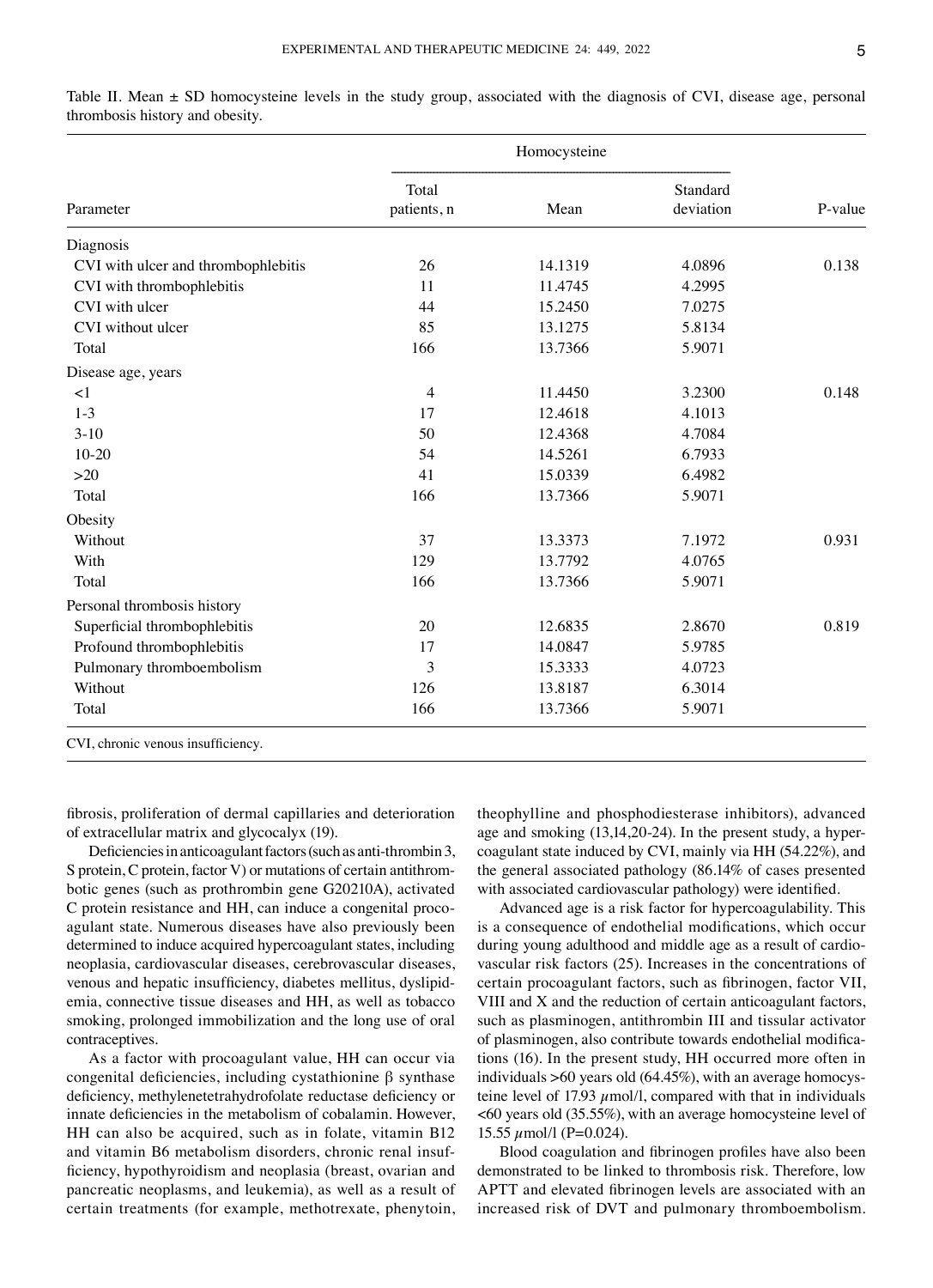Low PT and international normalized ratio also serve a minor role in determining the procoagulant state (16). In the present study, a small number of patients displayed elevated fibrinogen (13.86%) and low APTT (5.42%) levels.

HH is a risk factor in arteriosclerotic cardiovascular and cerebrovascular diseases, as it is a promoter of endothelial oxidative stress and stimulates the production of reactive oxygen species. Furthermore, HH favors leukocyte inflow mediated by endothelial adhesion molecules, with the infiltration of leukocytes in the vascular wall and the release of chemokines inducing a proinflammatory response (26). In the present study group, in patients with CVI, HH was associated with pulmonary thromboembolism (100%), the presence of ulcers (61.50%), ulcers associated with thrombophlebitis  $(61.40\%; P=0.003)$  and profound thrombophlebitis  $(58.80\%; P=0.003)$ P=0.260). Alterations of lipid status (with the implication of adipokines and adiponectin) results in a proinflammatory effect over time. Chronic inflammation of the vascular wall associated with HH can influence the hypercoagulant state (27). In the present study, the analysis of the metabolic profile (glucidic and lipid) in patients with HH compared with patients with normal levels of homocysteine, was not significant. HH also contributes to venous and arterial thrombotic diseases by increasing the expression of tissular factors, alleviating anticoagulant processes, improving the thrombocyte activity, increasing thrombin production, intensifying the activity of factor V, altering the fibrinolytic potential and favoring vascular injuries (28). HH is a recognized thrombotic risk factor and also serves a role in certain complex diseases, such as Klippel-Trenaunay-Weber syndrome (29,30).

Homocysteine treatments are useful, as HH is one of the few post-thrombotic risk factors that can be corrected by administering folic acid and vitamins B6 and B12. However, although treatment using folic acid and vitamin B supplements can lower the homocysteine level by 25%, it does not prevent venous thrombosis from reappearing (31). The prevalence of HH in patients with CVI in the present study was 21.18%. In a meta‑analysis published by Ray (32), the prevalence of HH in patients with VTE varied between 5.7 and 34.8% compared with 0-7.1% in healthy individuals. This study also reported that an increase of 5  $\mu$ mol/l homocysteine can lead to 2-3-fold increase in the risk of VTE. Compared with the study by Ray (32), the present study determined that HH prevalence is relatively similar for patients with CVI and VTE.

HH can be moderate  $(\leq 30 \mu \text{mol/l})$ , intermediary (30-100  $\mu$ mol/l) and severe (>100  $\mu$ mol/l) (33). In the present study, 54.22% of patients with CVI presented with HH. Almost all patients with HH presented with moderate HH (97.79%) and 2.22% presented with intermediary HH, with no cases of severe HH. These results indicated that moderate and intermediary HH may be an aggravating factor in CVI evolution with DVT and venous ulcer risk.

Increases in plasmatic levels of homocysteine were also demonstrated in the present patients with CVI with ulcers, thrombophlebitis and pulmonary thromboembolic episodes, in elderly patients, in patients with advanced disease age and in smokers.

In conclusion, HH is a well-known risk factor in arterial and venous thrombotic diseases and also serves an important role in CVI, which increases the thrombogenic risk in these patients, especially in the elderly and those with an advanced venous disease age. Treatment of moderate HH in CVI by administration of folic acid, vitamin B6 and vitamin B12 can lead to the alleviation of symptoms, reducing the risk of VTE and their complications and implicitly slowing down the progression of CVI.

## **Acknowledgements**

Not applicable.

## **Funding**

The present study was supported in part by a grant (no. 221) from 'Lucian Blaga' University of Sibiu and Advanced Medical Services.

## **Availability of data and materials**

The datasets used and/or analyzed during the current study are available from the corresponding author on reasonable request.

#### **Authors' contributions**

MR and GMI created and designed the present study, analyzed and interpreted the patient data, and drafted and revised the manuscript for important intellectual content. IB was responsible for data acquisition, analysis and interpretation of patient data, manuscript drafting and design. All authors read and approved the final manuscript. All authors confirm the authenticity of all the raw data.

# **Ethics approval and consent to participate**

The study was approved by the Ethics Committee of the County Emergency Hospital of Sibiu (Sibiu, Romania; approval no. 356) and all patients provided written inform consent regarding participation in the study.

#### **Patient consent for publication**

Not applicable.

## **Competing interests**

The authors declare that they have no competing interests.

#### **Authors' information**

IOANA BALDOVIN is Ioana Baldovin née Rădulescu.

#### **References**

- 1. Nicolaides AN, Allegra C, Bergan J, Bradbury A, Cairols M, Carpentier P, Comerota A, Delis C, Eklof B, Fassiadis N, *et al*: Management of chronic venous disorders of the lower limbs guidelines according to scientific evidence. Int Angiol 27: 1‑59, 2008.
- 2. Zolotukhin IA, Seliverstov EI, Shevtsov YN, Avakiants IP, Nikishkov AS, Tatarintsev AM and Kirienko AI: Prevalence and risk factors for chronic venous disease in the general Russian population. Eur J Vasc Endovasc Surg 54: 752‑758, 2017.